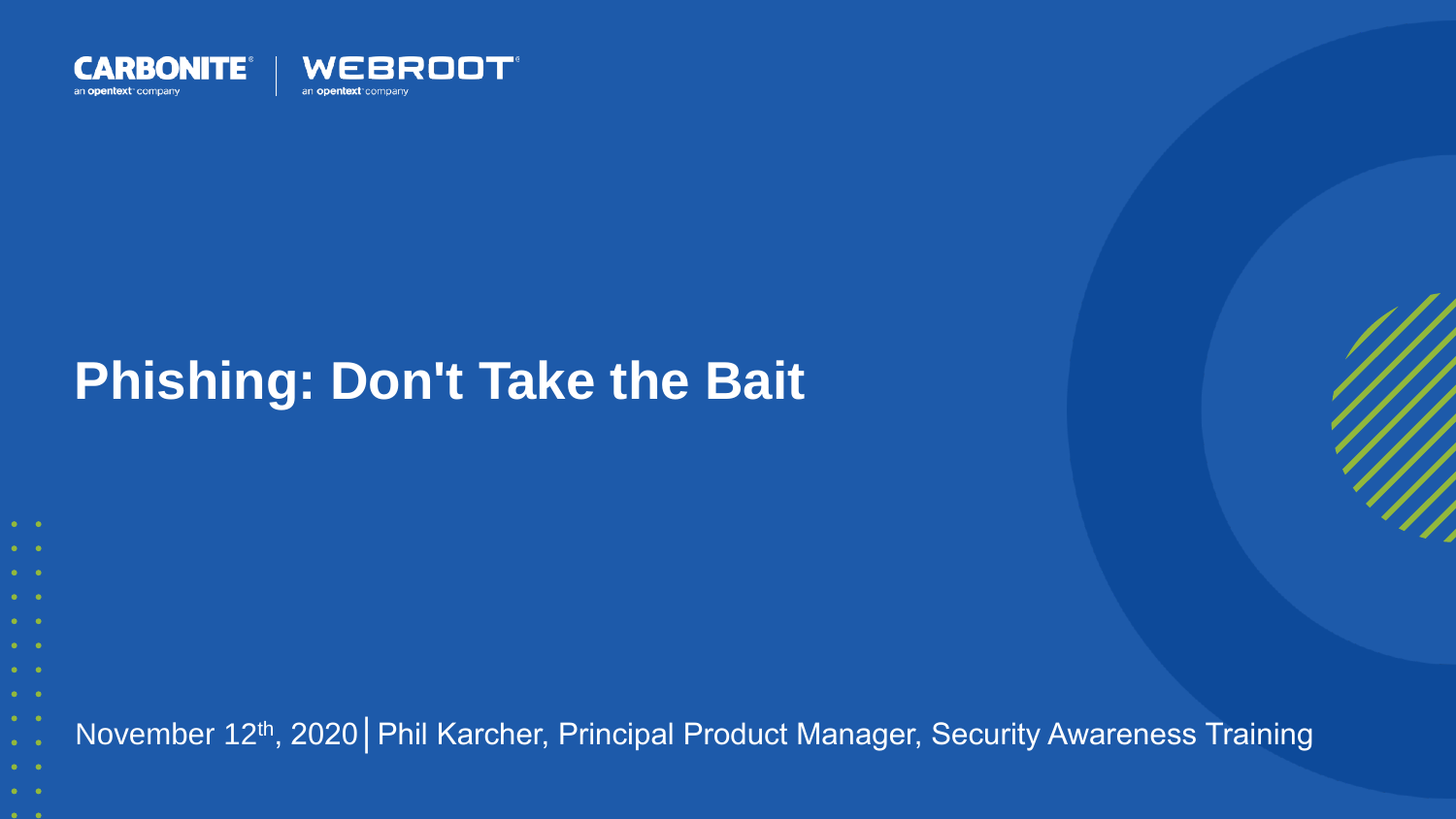#### The Growing Problem of Phishing

**1 in 3** have **clicked on a phishing email** in the last year in the U.S.



**#1 threat action variety** in data breaches

Every day, **2%** of users will click on a phishing link



**72 76%** of users **will click on an email** without knowing the sender

**67%** of orgs are concerned about phishing as the primary attack vector



**CC:** \$12-35, **ATM Card:** 10% of account value<br> **Twitter Creds:** \$16, **PayPal:** Same as ATM

 $-0$   $-1$ 



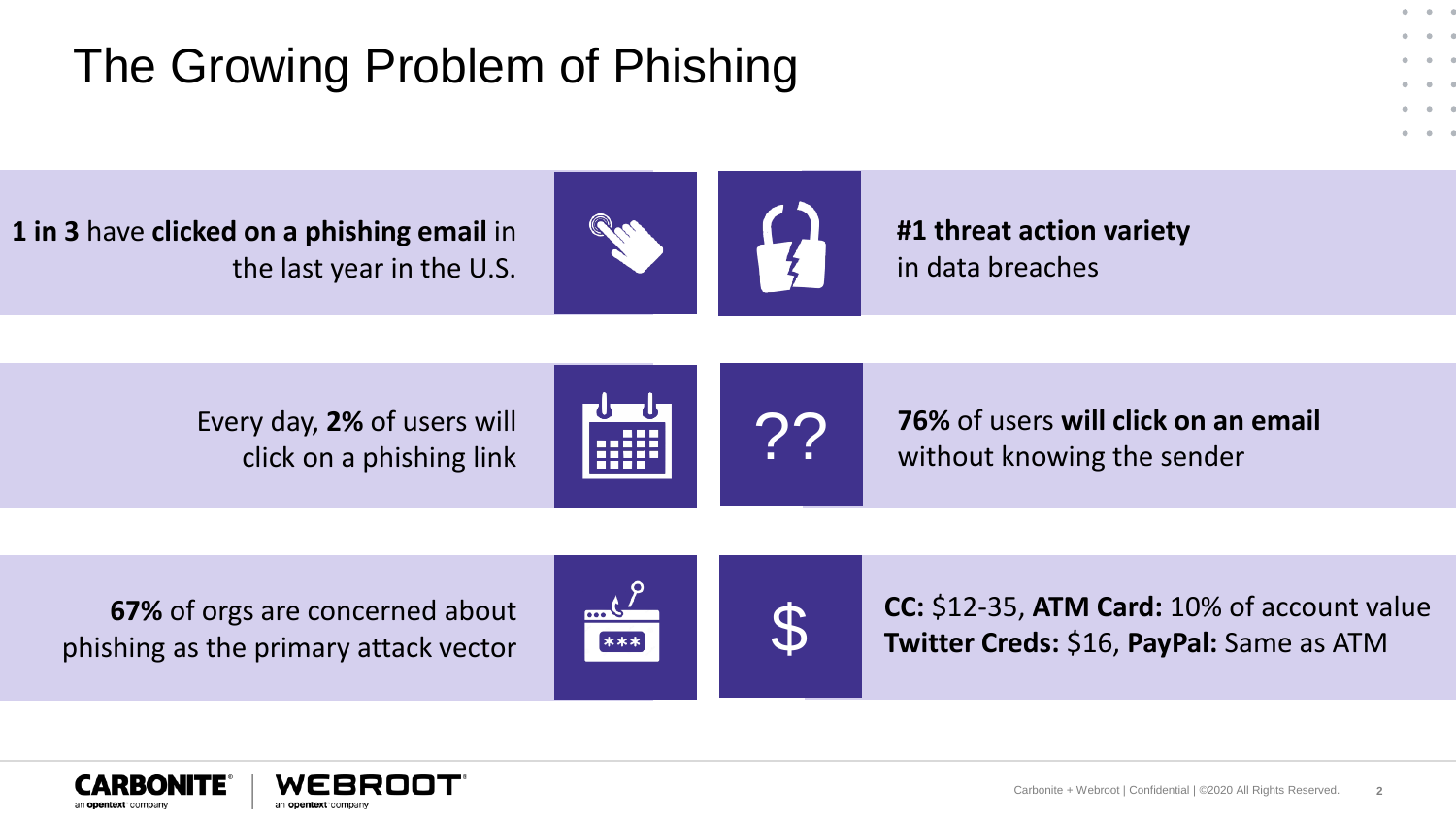#### Blurred Boundaries between Work, Home Life Add Risk

**Do you use your personal device for work or work device for personal tasks like checking email?**



- Stress and mental health
- Distraction
- False sense of security
- Unsecured personal devices
- Doing personal tasks on work devices

*"People are taking increased physical safety measures in the pandemic, including mask wearing, more frequent hand-washing, etc. I think this heightened level of precaution and awareness could cause people to slightly overestimate their overall safety, including their safety regarding online threats."*

**– Prashanth Rajivan, Ph.D.**



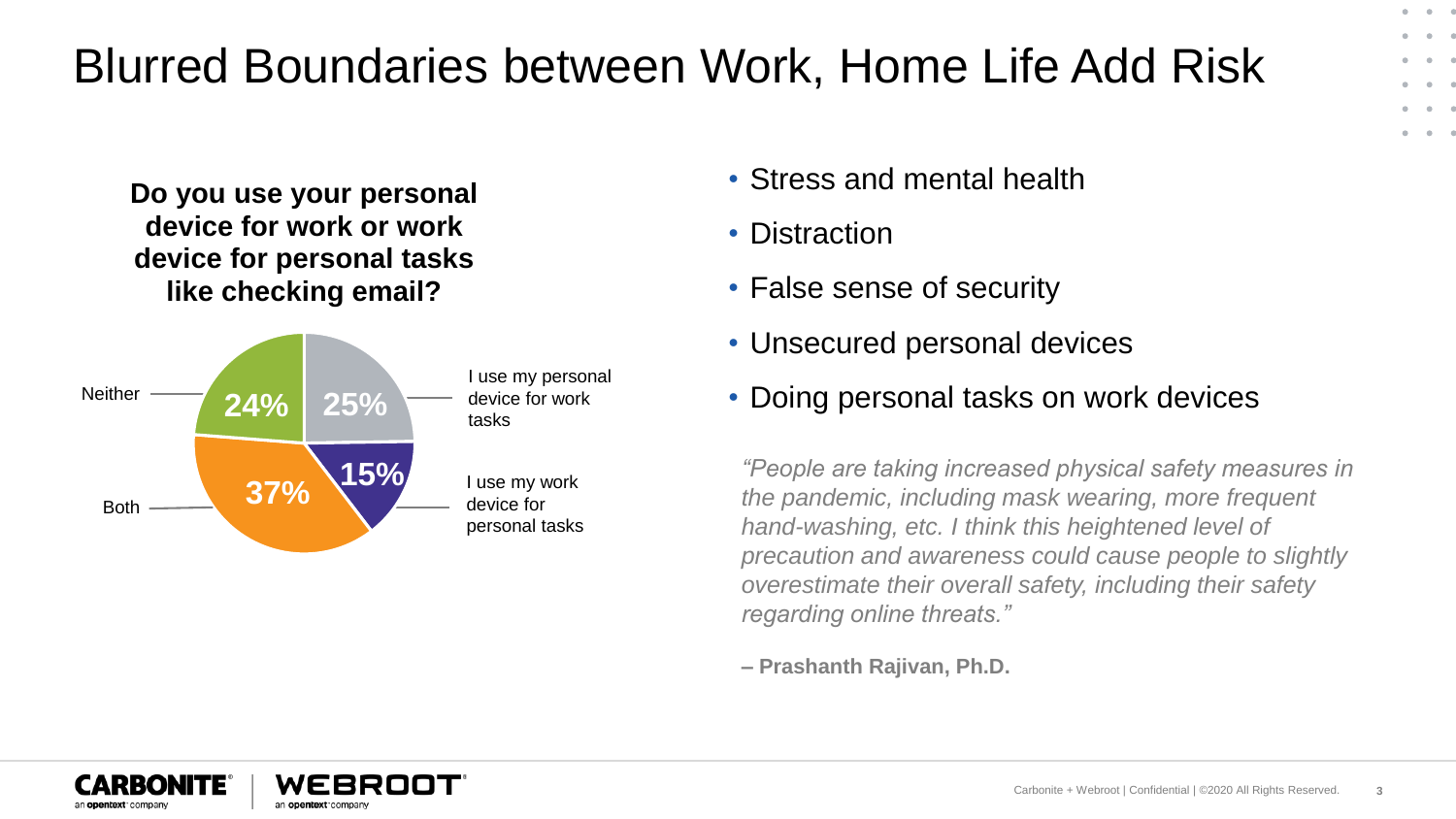### "Not My Responsibility"

**Who is responsible for cyber resilience in your company?**





 $-0$  $\bullet$ 

 $\alpha = 0$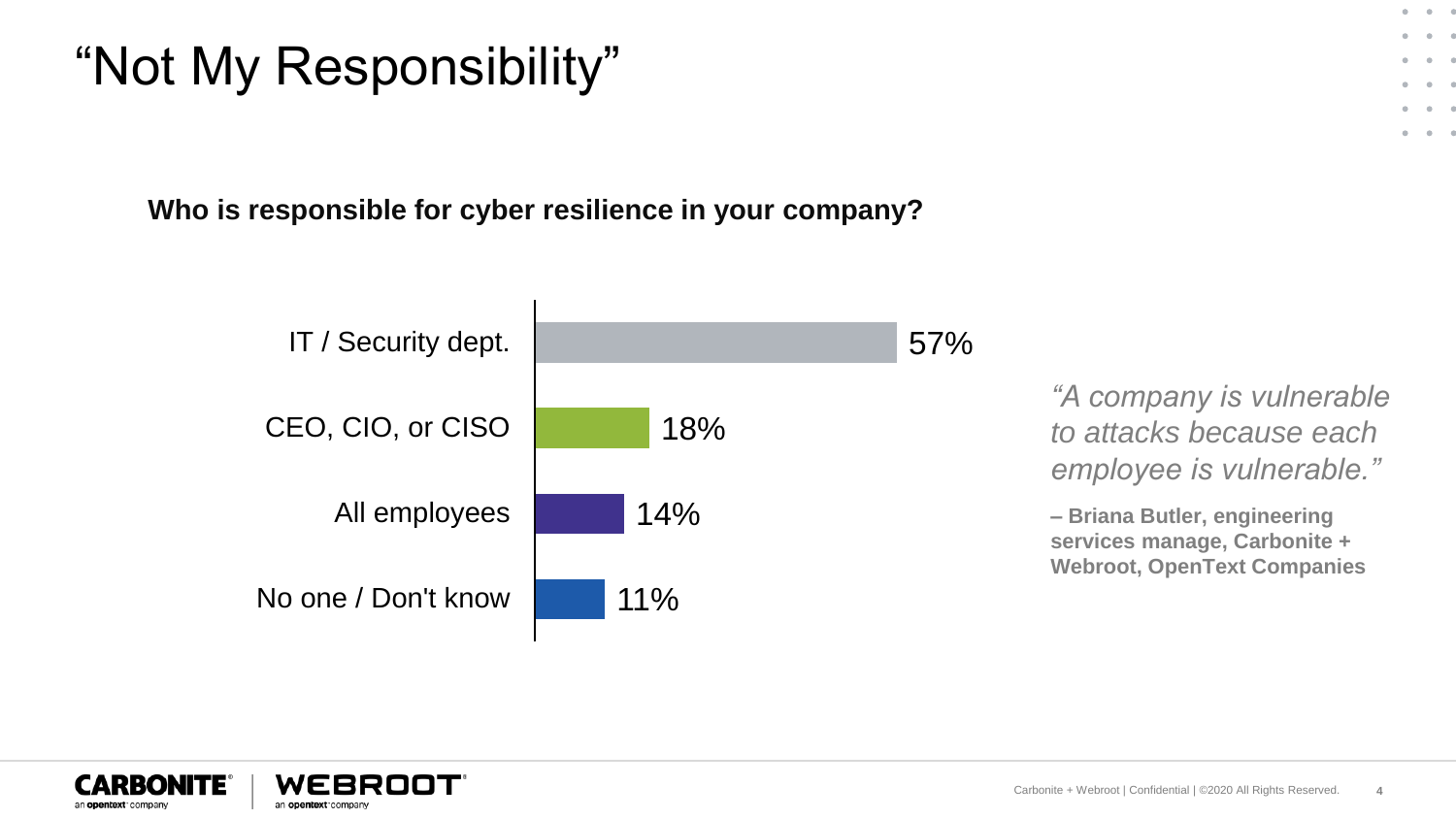#### **Overconfidence**

**Given the increase in the amount of time you've spent working from home, do you feel more or less prepared to spot phishing email attempts?** 





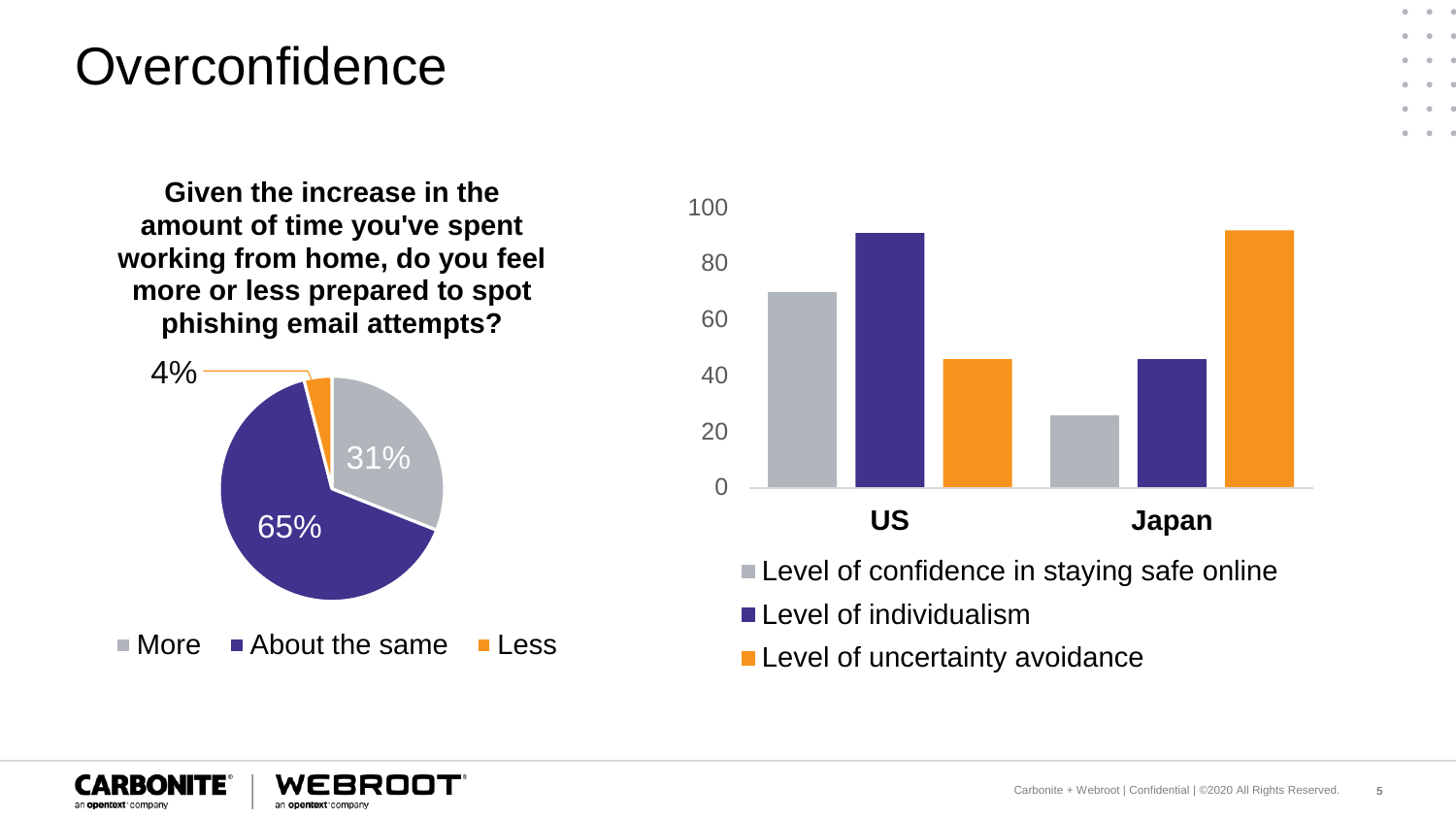## Ways to Identify High-Risk Users

- Employee monitoring software
- Data loss prevention software
- See who interacts the most with the help desk
- Dark web breach reporting
- The tried-and-true method: phishing simulations

**When checking your email, do you take any steps to determine if an email message could be malicious?**





.  $\sim$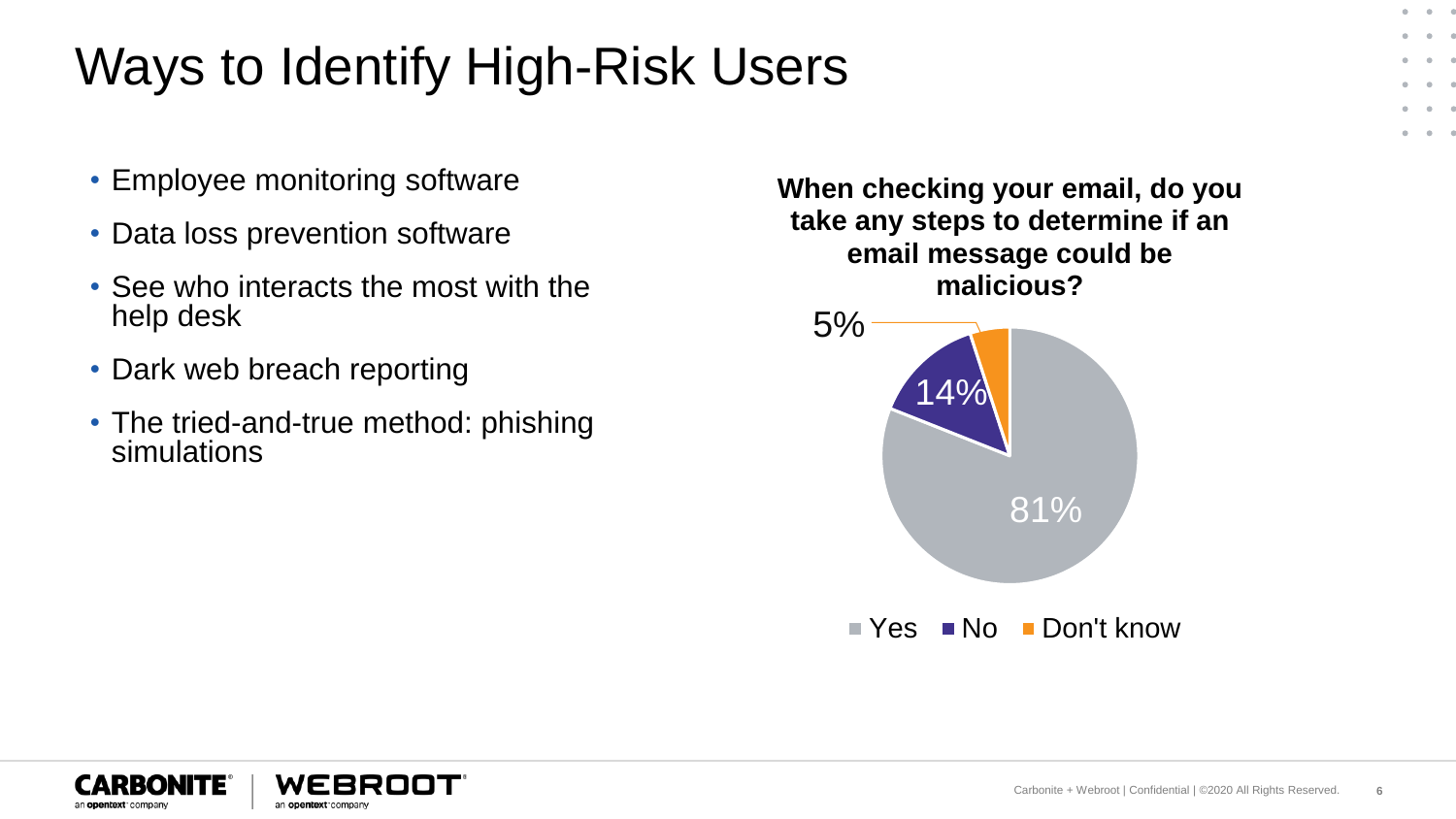# Security Awareness Training Proves its Worth



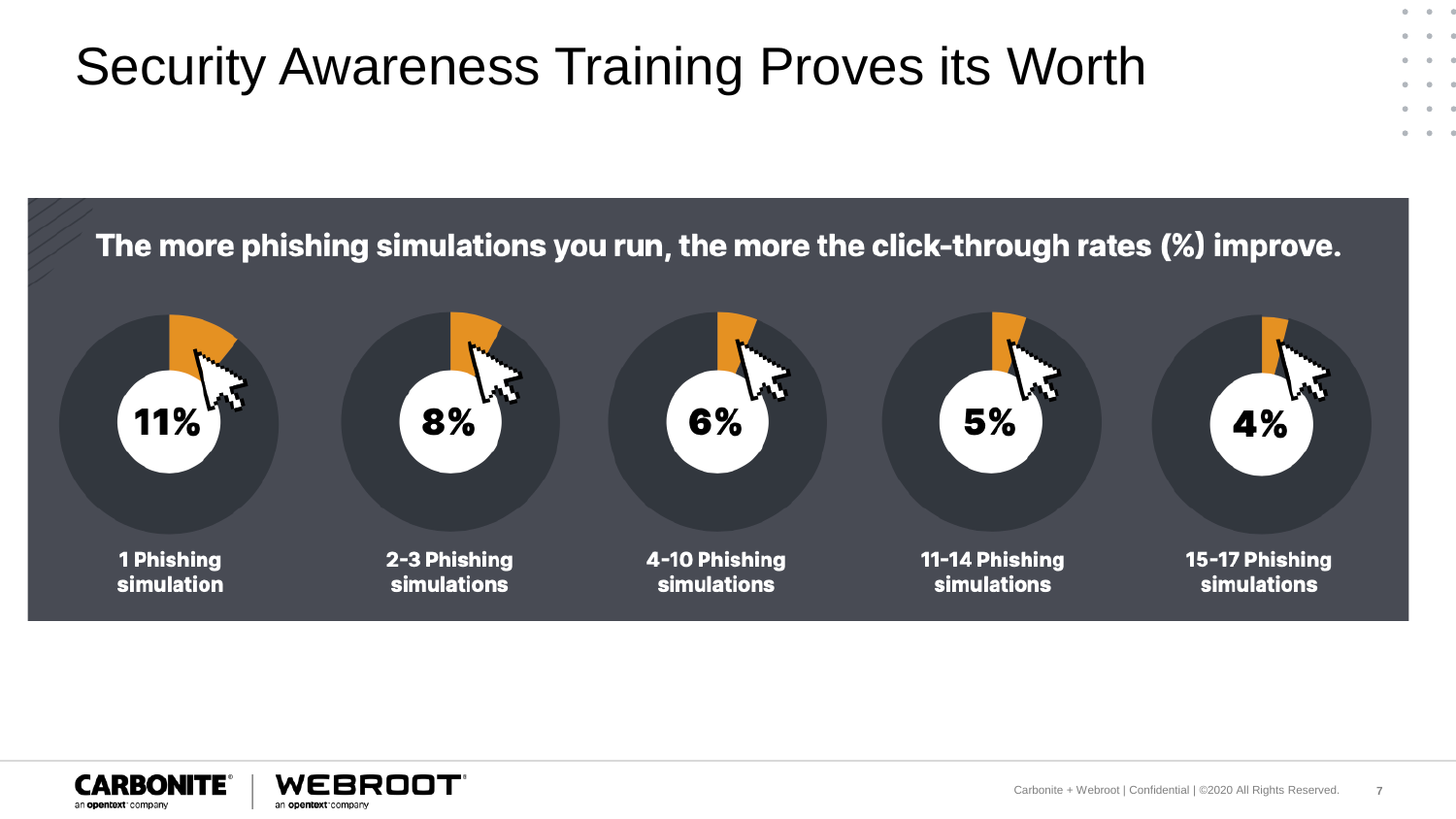

*Base: 46 MSPs that provide Security Awareness Training | Source: November 2020 Webroot MSP SAT Survey*



 $\bullet$   $-$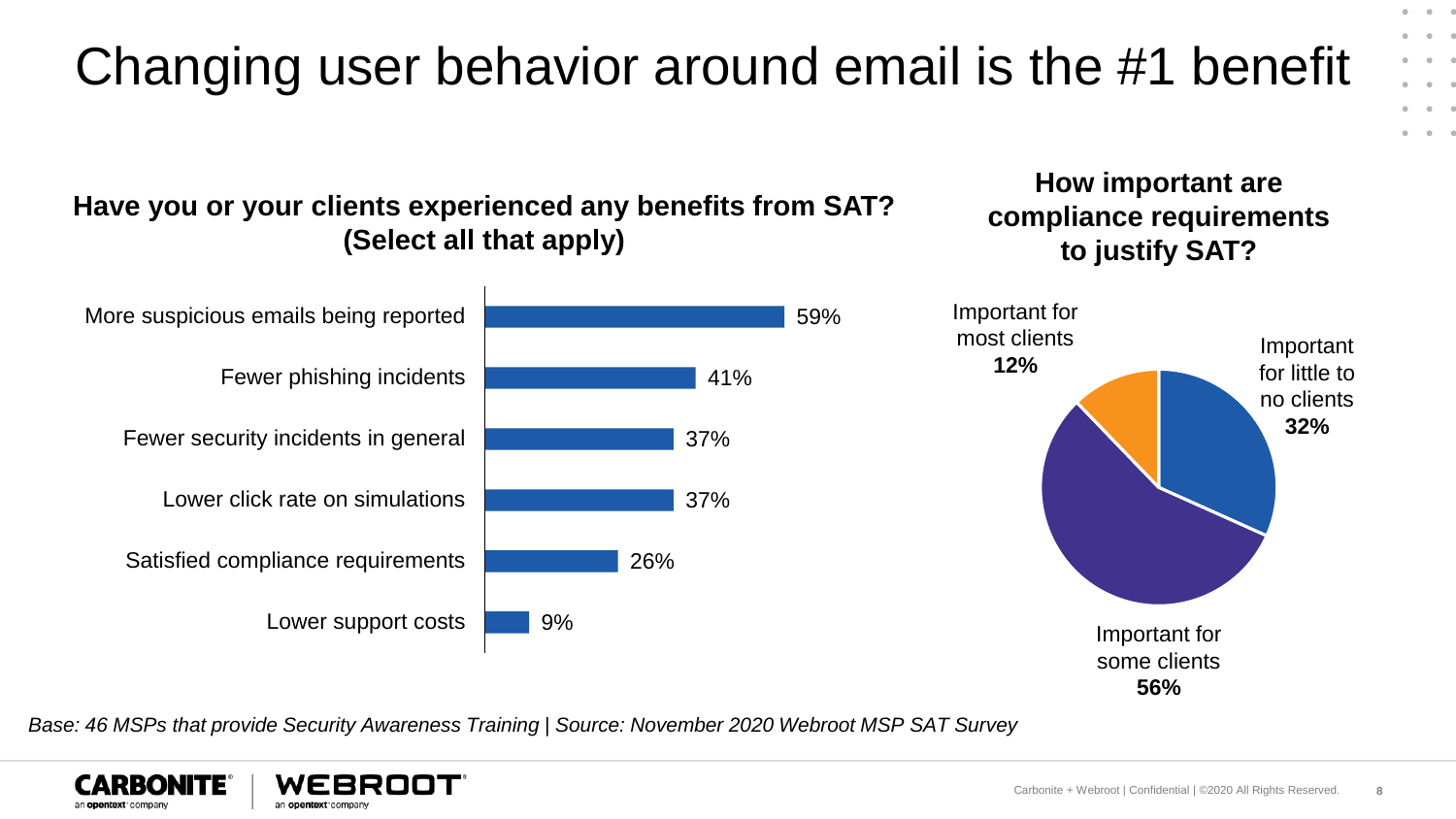Most have provided SAT for less than 3 years

**How Long Have You Been Providing SAT? Have You Delivered More (or Less) SAT in 2020?** 46% of respondents provide SAT to their clients 20% 54% 13% 2% 11% Less than 1 year 2 to 3 years 4 to 5 years 6 to 10 years More than 10 years More **39%** The same **24%** Less **37%**

*Base: 46 MSPs that provide Security Awareness Training | Source: November 2020 Webroot MSP SAT Survey*



 $\bullet$   $\sim$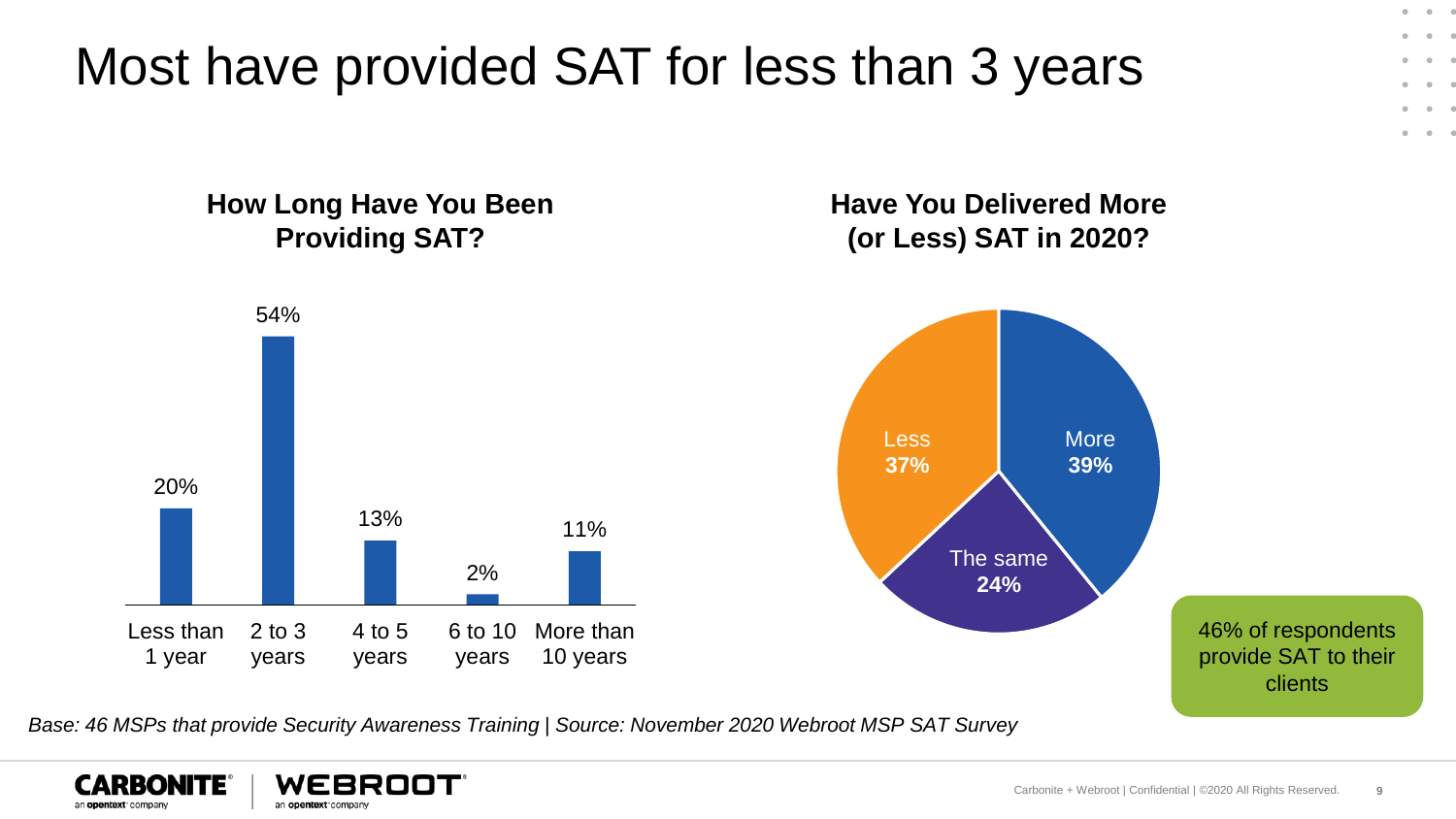#### Carbonite + Webroot | Confidential | ©2020 All Rights Reserved. **10**

 $\bullet$   $\sim$ 

 $\alpha = 0$ 

*Base: 100 MSPs | Source: November 2020 Webroot MSP SAT Survey*



an opentext company

an opentext company



### Client interest remains the #1 barrier to adoption

**Is anything preventing you from delivering more SAT?**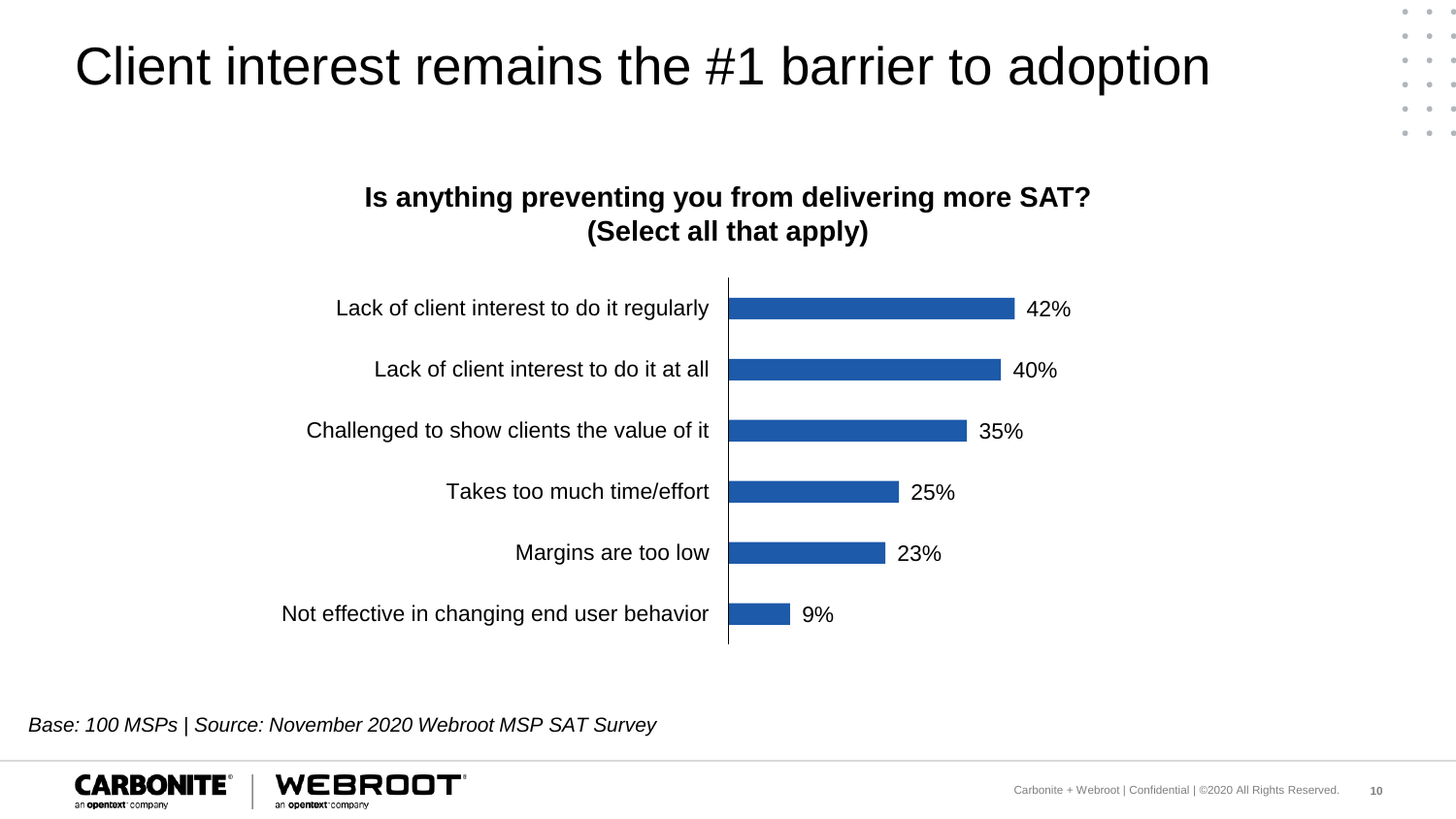## Simulated phishing gets more focus



#### **How Often Do Clients Receive Training?**

*Base: 46 MSPs that provide Security Awareness Training | Source: November 2020 Webroot MSP SAT Survey*



**Do You Target Specific Job Roles?**

 $\bullet$   $-$ .

 $\alpha = 0$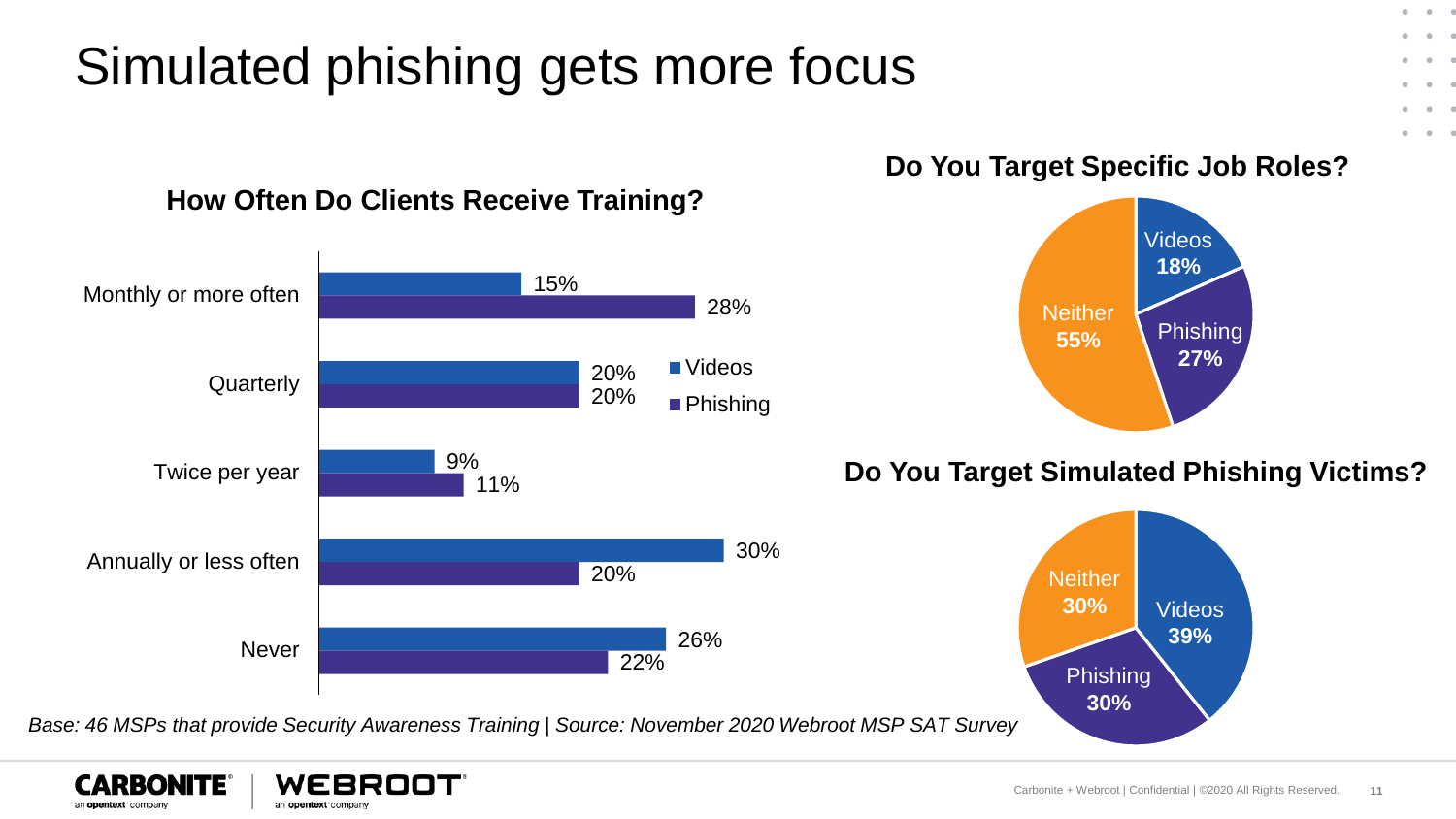## Encourage a More Reflective, Analytical Approach



- Repetitive, rule-based training can be counterproductive
- Help employees develop a suspicious mindset
- Ongoing exercise and feedback is necessary to change behavior

*"Give a man a truth and he will think for a day. Teach a man to reason and he will think for a lifetime."*

**– Phil Plait**



 $-0$   $-1$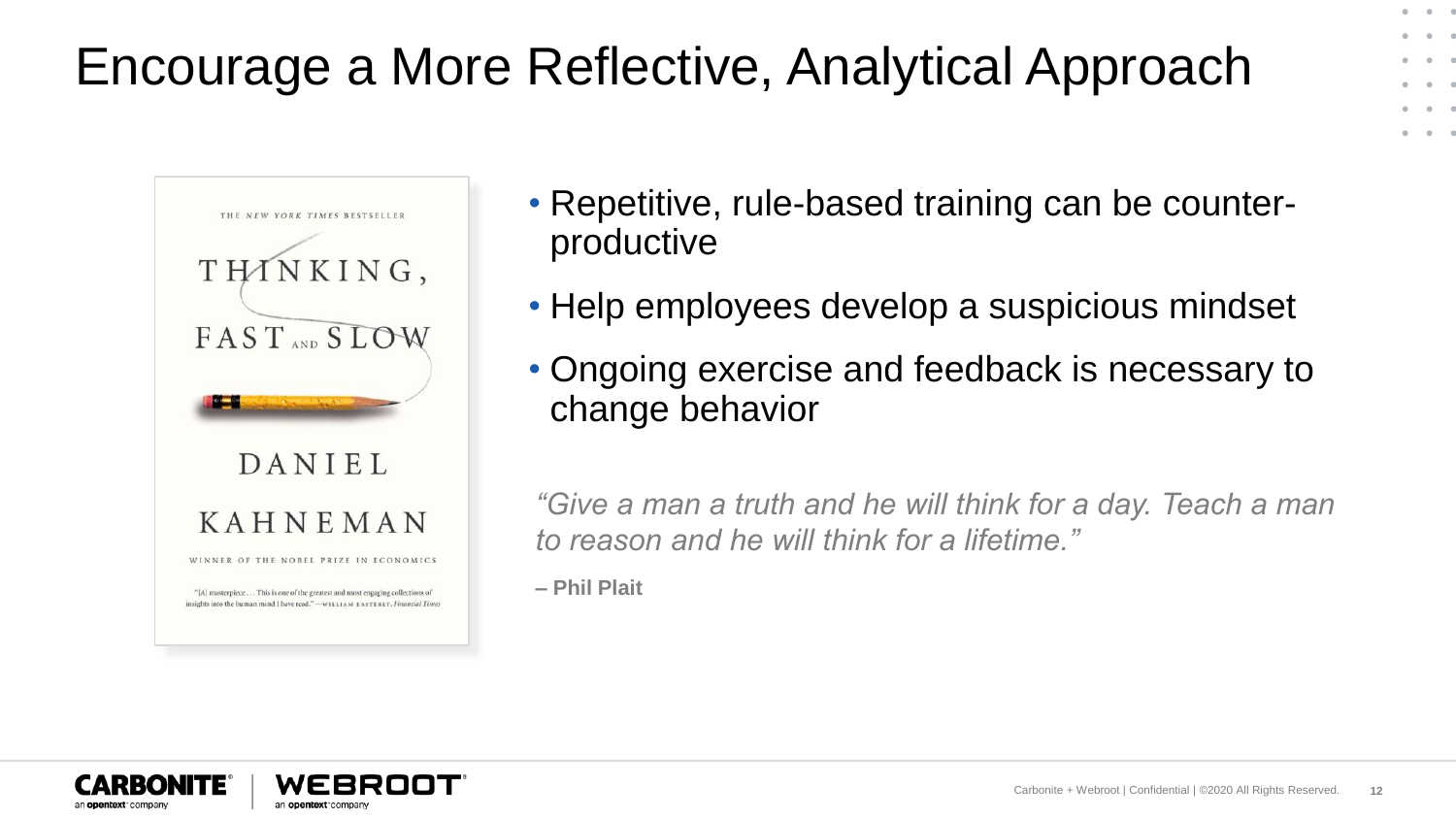### Next Steps

Understand the risk and demonstrate the need with a baseline phishing test

Go beyond infrequent, rulebased training





 $0 - 0 - 0$ 

 $\alpha$  $\bullet$  $\epsilon$  $-0 - 1$  $\sim$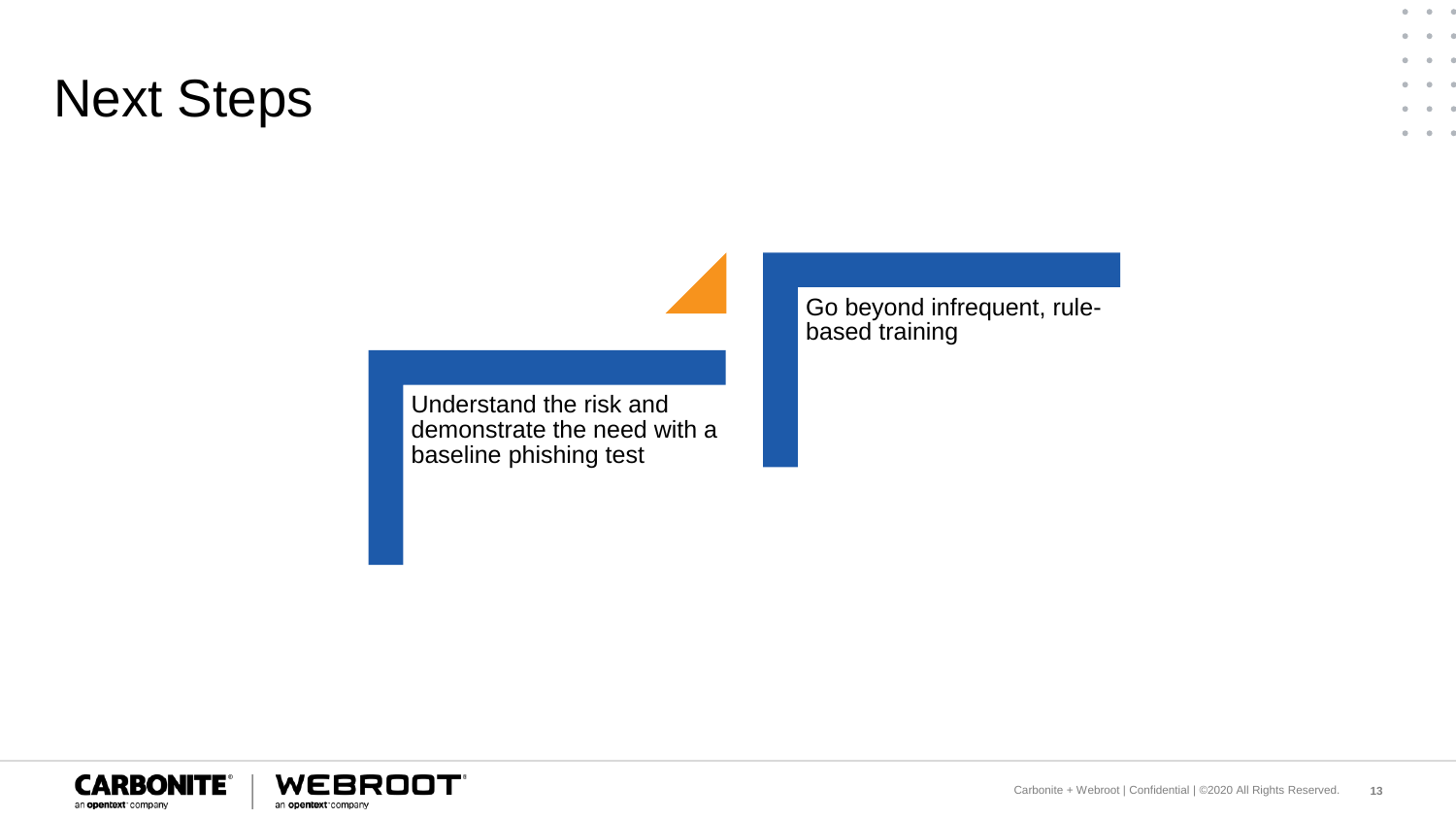

an opentext company an opentext company  $-0.1 - 0.0$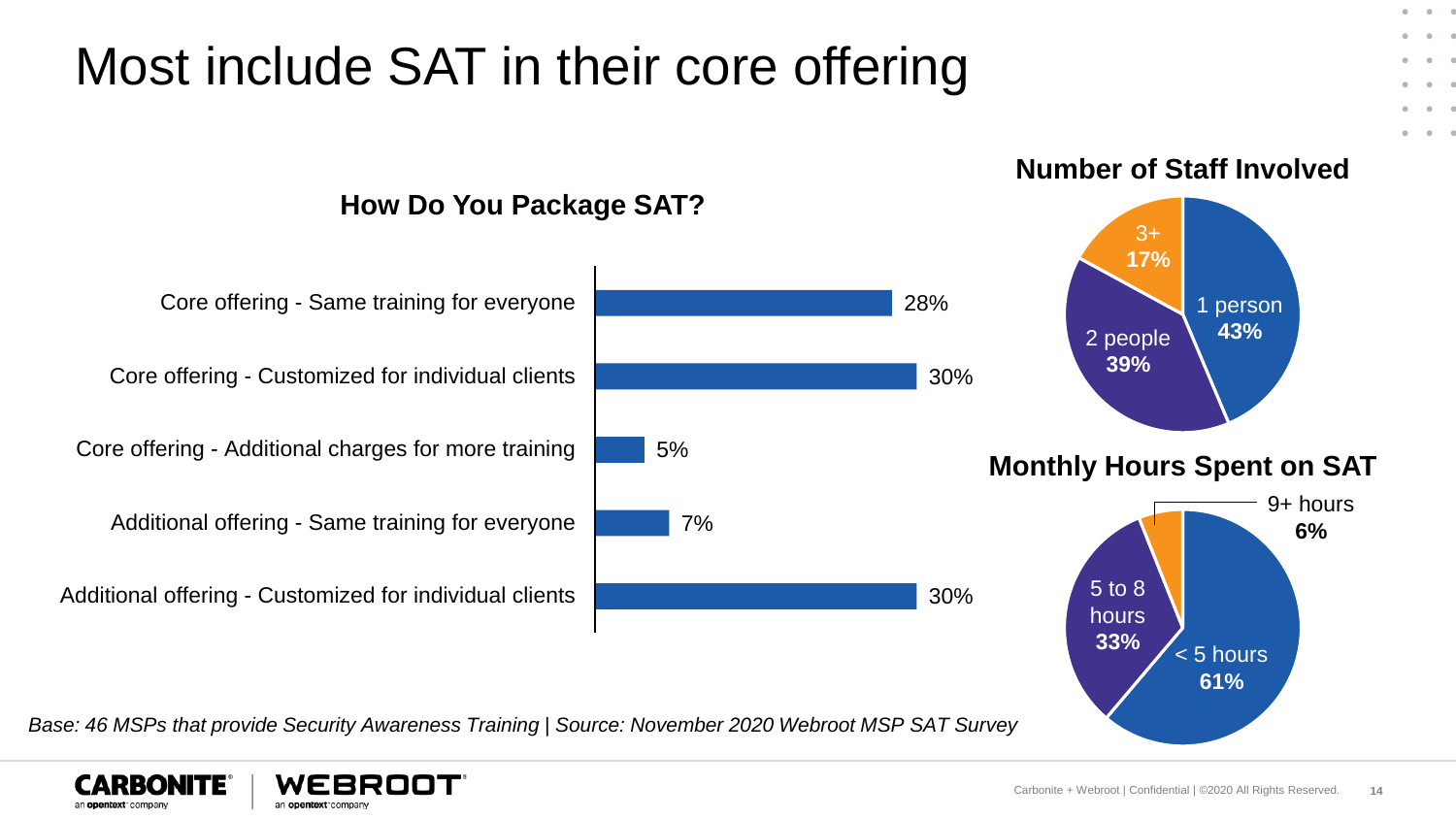| <b>COVID CDC Spoof</b>                                                                                                                                                                                                                                                                                                                                                                                                                                                                                                                                  | <b>COVID New Company Policy: Communicable Disease Management Policy</b>                                                                                                                                                                                                                                                                                                                          |                               |
|---------------------------------------------------------------------------------------------------------------------------------------------------------------------------------------------------------------------------------------------------------------------------------------------------------------------------------------------------------------------------------------------------------------------------------------------------------------------------------------------------------------------------------------------------------|--------------------------------------------------------------------------------------------------------------------------------------------------------------------------------------------------------------------------------------------------------------------------------------------------------------------------------------------------------------------------------------------------|-------------------------------|
| <b>Sender Address</b><br>Sender Name                                                                                                                                                                                                                                                                                                                                                                                                                                                                                                                    |                                                                                                                                                                                                                                                                                                                                                                                                  |                               |
| 팪<br><b>CDC INFO National Contact Center</b><br>CDC-info<br>@<br>admin-alerts.com                                                                                                                                                                                                                                                                                                                                                                                                                                                                       | <b>Sender Name</b>                                                                                                                                                                                                                                                                                                                                                                               | <b>Sender Address</b>         |
| <b>Email Subject</b>                                                                                                                                                                                                                                                                                                                                                                                                                                                                                                                                    | 퍡<br>Human Resources                                                                                                                                                                                                                                                                                                                                                                             | CDC-info                      |
| CDC Health Alert: Updated Case List in Your City                                                                                                                                                                                                                                                                                                                                                                                                                                                                                                        |                                                                                                                                                                                                                                                                                                                                                                                                  |                               |
| <b>Email Body</b>                                                                                                                                                                                                                                                                                                                                                                                                                                                                                                                                       | <b>Email Subject</b>                                                                                                                                                                                                                                                                                                                                                                             |                               |
|                                                                                                                                                                                                                                                                                                                                                                                                                                                                                                                                                         | Communicable Disease Management Policy                                                                                                                                                                                                                                                                                                                                                           |                               |
| -53<br>$\overline{\phantom{a}}$<br>습<br>$\P \cdot \equiv - \equiv - \eta$<br>B<br>A:<br>囸<br>⊖<br>$+$<br>$\sim$<br>$\sim$                                                                                                                                                                                                                                                                                                                                                                                                                               |                                                                                                                                                                                                                                                                                                                                                                                                  |                               |
|                                                                                                                                                                                                                                                                                                                                                                                                                                                                                                                                                         | <b>Email Body</b>                                                                                                                                                                                                                                                                                                                                                                                |                               |
| Distributed via the CDC Health Alert Network<br>[[DATE]<br>CDCHAN-00426                                                                                                                                                                                                                                                                                                                                                                                                                                                                                 | 습<br>$\P \cdot \equiv \cdot \equiv \cdot$<br>B<br>A:                                                                                                                                                                                                                                                                                                                                             | ¶፣<br>$\boxed{1}$<br>$+$<br>ඐ |
| Dear [FIRSTNAME],                                                                                                                                                                                                                                                                                                                                                                                                                                                                                                                                       |                                                                                                                                                                                                                                                                                                                                                                                                  |                               |
| The Centers for Disease Control and Prevention (CDC) continues to closely monitor an outbreak of a<br>2019 novel coronavirus (2019-nCoV) in Wuhan City, Hubei Province, China that began in December<br>2019. CDC has established an Incident Management System to coordinate a domestic and international<br>public health response.<br>Updated list of new cases around your city are available at https://www.cdc.gov/coronavirus/2019-<br>nCoV/newcases-cities.html<br>You are immediately advised to go through the cases above for safety hazard. | All.<br>Due to the coronavirus outbreak, [[COMPANY NAME]] is actively taking safety precautions by<br>insituting a Communicable Disease Management Policy. This policy is part of our organizational<br>preparedness and we require all employees to read and acknowledge the policy immediately.<br>If you have any questions or concerns regarding the policy, please contact [[COMPANY NAME]] |                               |
| Sincerely.<br><b>CDC-INFO National Contact Center</b><br>National Center for Health Marketing<br>Division of eHealth Marketing<br>Centers for Disease Control and Prevention                                                                                                                                                                                                                                                                                                                                                                            | Human Resources.<br>Regards,<br><b>Human Resources</b>                                                                                                                                                                                                                                                                                                                                           |                               |
| <b>Apply Edits</b><br>Cancel<br>Save as New                                                                                                                                                                                                                                                                                                                                                                                                                                                                                                             | Cancel                                                                                                                                                                                                                                                                                                                                                                                           |                               |





 $\mathbf{0} \qquad \mathbf{0} \qquad \mathbf{0}$  $\alpha = 0$  $\bullet$   $0.100110$  $\alpha = \alpha = 0$  $\mathbf{a}$  and  $\mathbf{a}$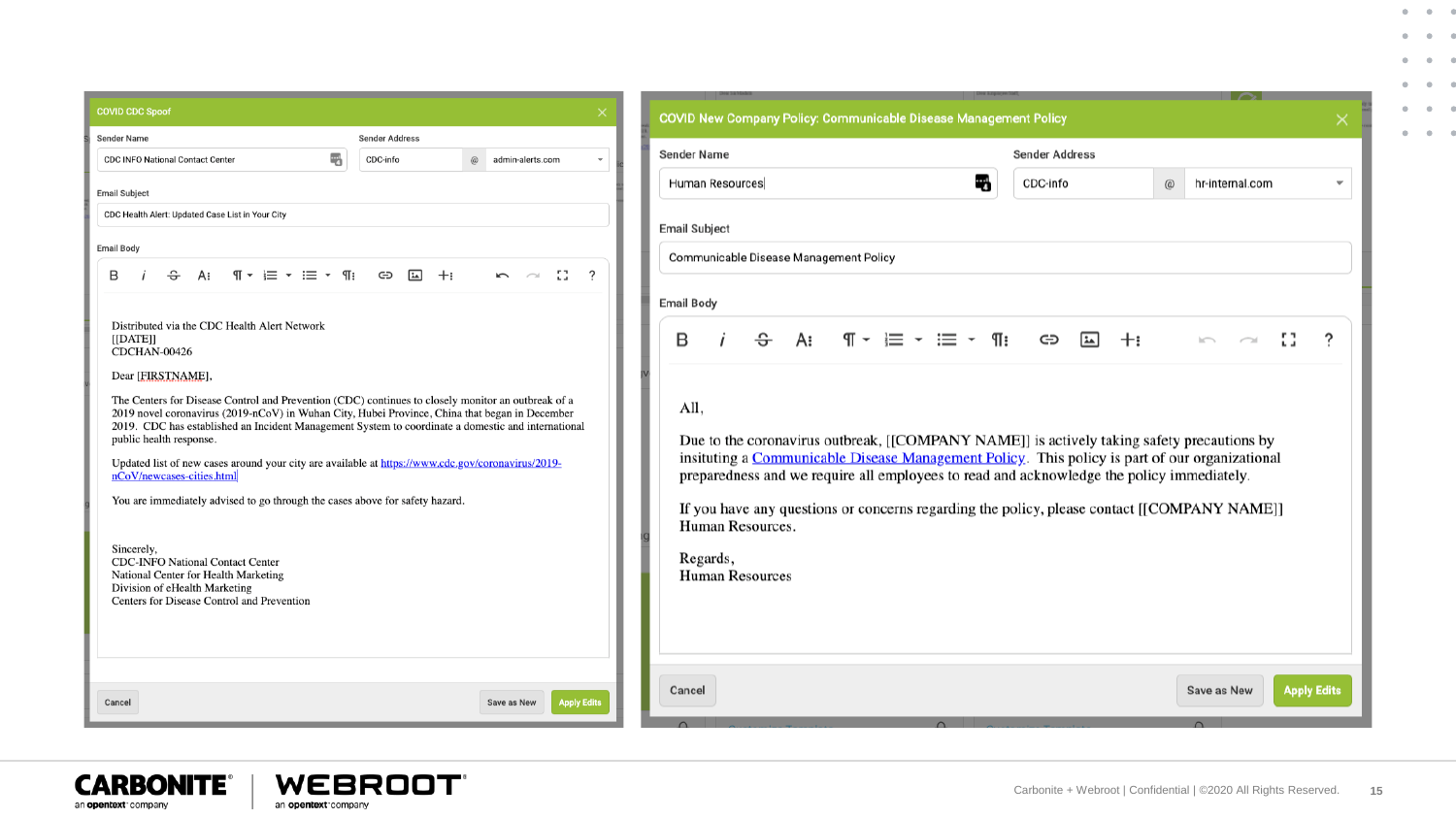## Webroot® Security Awareness Training

One centralized solution for ongoing awareness training

- Test and **measure** user progress
- Identify high risk users
- 200+ up-to-date real-world phishing examples

- Comprehensive library of security and compliance topics
- Award-winning training informed by threat intelligence and real-world events
- Monthly updates

#### **Phishing Simulator | | Training Courses | Reporting/Compliance**

- Integrated reporting center
- Dark Web Breach report for identifying high risk users
- Meets compliance **requirements** PCI, HIPAA, GDPR, CCPA



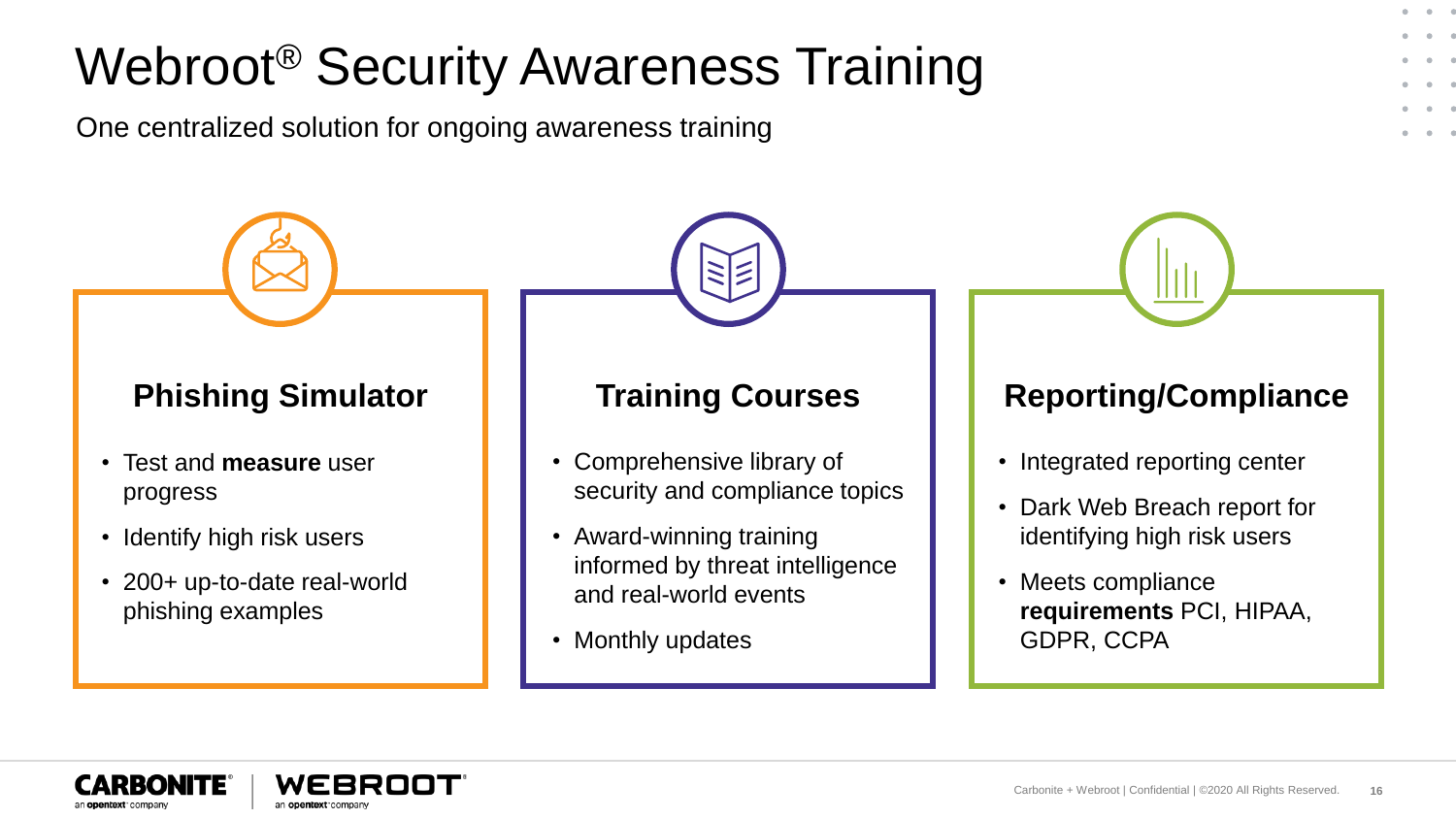### Security Awareness Application (web-based)

|                                                                 | Logo (                              | Name * (i)                                                                                                                                                             |                                  |
|-----------------------------------------------------------------|-------------------------------------|------------------------------------------------------------------------------------------------------------------------------------------------------------------------|----------------------------------|
| + Create your own application . Request new gallery a           | Webroot Security Awareness Training |                                                                                                                                                                        |                                  |
| Click here to switch back to the old app gallery experience.    |                                     | Publisher (i)                                                                                                                                                          | Provisioning (i)                 |
|                                                                 |                                     | Webroot                                                                                                                                                                | Automatic provisioning supported |
| Webroot Security Awareness Training<br>Si                       |                                     | Single Sign-On Mode (                                                                                                                                                  | URL <sup>(1)</sup>               |
| Federated SSO (2) Provisioning                                  |                                     | Linked Sign-on                                                                                                                                                         | https://www.webroot.com/         |
| Showing 2 of 2 results                                          |                                     | Webroot delivers multi-vector protection for endpoints and networks<br>and threat intelligence services to protect businesses and individuals in<br>a connected world. |                                  |
| <b>Webroot Security</b><br><b>Awareness Training</b><br>Webrast |                                     |                                                                                                                                                                        |                                  |

#### **Simple 4-step wizard to create a campaign See campaign results in reporting**

| <b>NEW CAMPAIGN</b>  |                         |                        |
|----------------------|-------------------------|------------------------|
| 1. Build Campaign    |                         |                        |
| 2. Select Sites      |                         |                        |
| 3. Campaign Schedule |                         |                        |
| 4. Review            |                         |                        |
| Cancel               | <b>Save &amp; Close</b> | <b>Launch Campaign</b> |



#### WEBRO an opentext company

#### **Microsoft Azure AD integration for user import Content library to browse/discover available training**



**Total Number of Users: 20** 



 $\bullet$  $\sim$  $\epsilon$ 

> $\bullet$  $\sim$  $\epsilon$